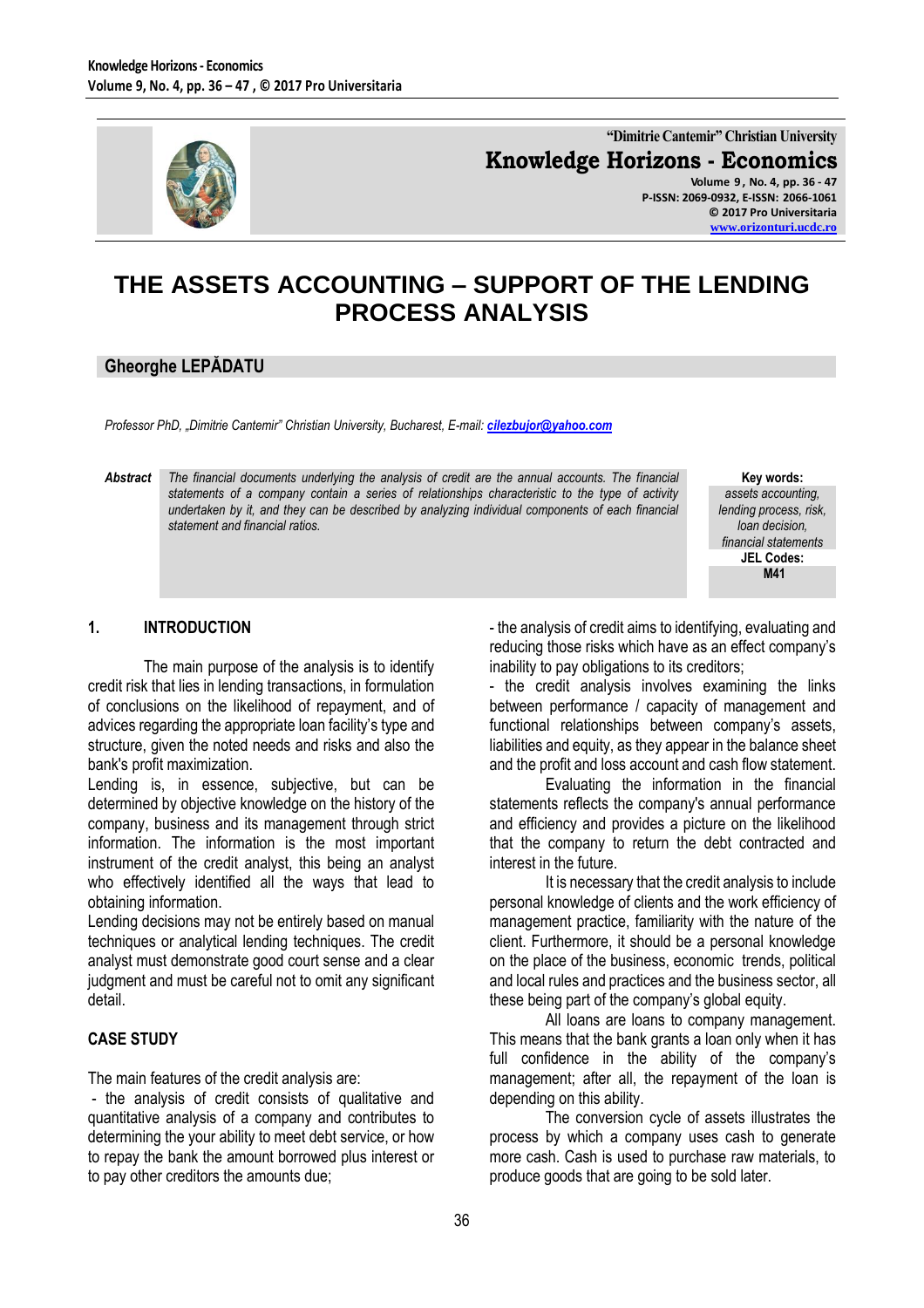The reason for conducting an activity consists in generating additional cash at the end of the cycle from the beginning through the added value gained from producing a good for which demand exists on the market. All firms' managers' wish is to perform a cycle of operation as quickly as possible and continuously. Analyzing this process helps to establish the capability of the company to meet its obligations to you, of all those involved in its activities.

The financial documents underlying the analysis of credit are the annual accounts. The financial statements of a company contain a series of relationships characteristic to the type of activity undertaken by it, and they can be described by analyzing individual components of each financial statement and financial ratios.

Rates are useful in the analysis, they synthesize in conveniently a large volume of data in a form which is easier to understand, to interpret and to compare. However, they present certain limits to be considered for each case.

In comparing rates from different periods should be considered that the conditions can differ from one period to another. Rates are not a purpose of the process of analysis and do not involve themselves in positive and negative elements of the society's functioning or its management. They only show areas which require further investigation. Therefore before we draw conclusions on the work undertaken and we make recommendations regarding measures to be taken in the following period, the rates determined based on the annual financial statements should be linked with the investigation of other factors like economic, social, political, etc..

In the analysis based on activity rates the following aspects should be considered:

- the rates do not provide answers for analysis, but help to focus and to target the formulation of questions. The objective of analyzing the variation in rates is determining the causes and effects of the company's ability to repay the debt contracted;

- a single rate or even more are likely to mislead, but combined with other data about management business and economic conditions, lead to an analysis of rates that provides a clear picture of activity. The finding regarding the fact that the value of a certain rate is too high, too low or appropriate depends on criteria related to the analyst and the company business, industry and competitive strategy. You have to study the variations of these rates over a period of time to determine the functioning of products and their possible impact on its equity;

- when some rates deviate significantly from the average level of branches activity, should be explored the causes

leading to this situation and should be evaluated the effect on the company's market position.

Credit analysis is a laborious task, for which we present the whole process of design and analysis of a credit file.

# **I. NAME, ESTABLISHMENT , MAILING ADDRESSES**

| Name                         | : SC GAMMA SRL                   |
|------------------------------|----------------------------------|
| Establishment date           | : 1999                           |
| <b>Mailing Address</b>       | : Dimitrie Gusti Street, nr. 13, |
| sector 2, Bucharest, Romania |                                  |
| <b>Fiscal Code</b>           | $:$ RO 663499                    |
| <b>Registration Number</b>   | : J 40/3XXX/13.03.1999           |
| Tel                          | : +40 (21) 3XX.YY.ZZ             |
| E-mail                       | : textil@yahoo.com               |

# **II. SUMMARY OF ACTIVITIES**

| Shareholders                                 | : POPESCU DAN                 | 00.02% |
|----------------------------------------------|-------------------------------|--------|
|                                              | : ION DUMITRU                 | 99.98% |
| <b>Business activity</b><br>textile products | : importer and distributor of |        |
| Sector focus                                 | : trade with textile products |        |
| Main market                                  | : Romania                     |        |
| Recent turnover                              | : EUR 717,724 - Dec 2007      |        |
|                                              | : EUR 629,826 - Dec 2006      |        |

# **III. RELATIONS WITH BCX INTERNATIONAL**

**TEXTIL SRL** is a prospect SME client of BCX International. For the moment they are banking with Credit Europe Bank and also BCR. Though they had been granted credits by both banks, the CRB records of the company are clean, proving themselves to be serious in reimbursing the funds and paying the fees in time.

Based on the good credit records and the information we learned about the company, we have approached them in order to grant a line of credit of USD 130,000 against performed receivables.

In case of granting the line of credit, GAMMA SRL shall route through BCX International, Romania Branch, and a turnover of, at least, EUR 50,000 a month.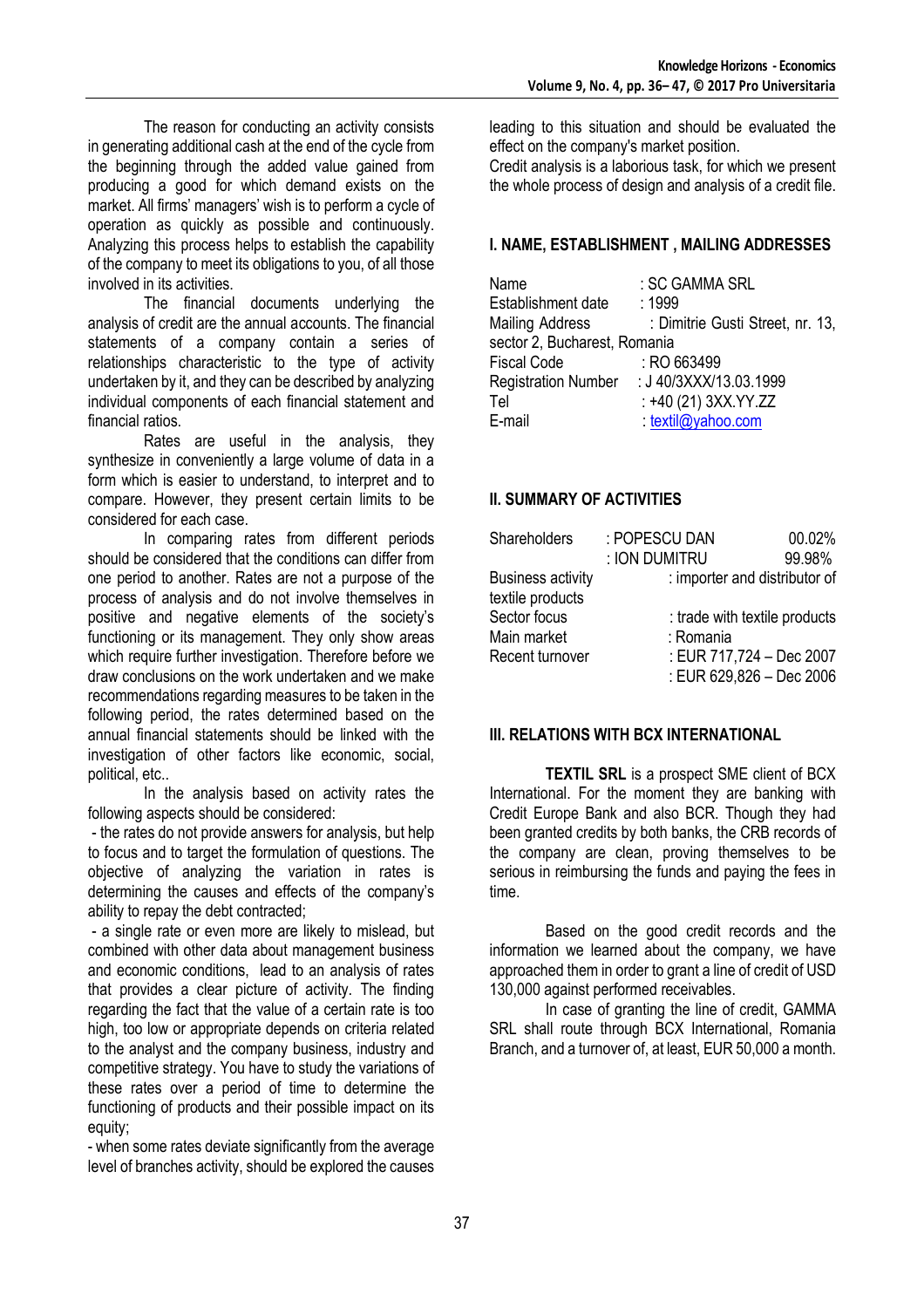### **IV.SHAREHOLDERS AND MANAGEMENT**

| <b>Name</b><br><b>of</b><br><b>Shareholders</b> | the | Value (EUR) | Weight (%) |
|-------------------------------------------------|-----|-------------|------------|
| POPESCU DAN                                     |     | 13          | 00.02 %    |
| ION DUMITRU                                     |     | 55.987      | 99,98 %    |
| <b>TOTAL</b>                                    |     | 56,000      | 100%       |

### **Shareholders of SC GAMMA SRL:**

### **The management structure:**

| <b>Name</b>        | <b>Responsibility / Title</b>      |
|--------------------|------------------------------------|
| <b>POPESCU DAN</b> | Managing Partner and Administrator |
| ION DUMITRU        | Managing Partner                   |

### **Administrators:**

| l Name             | Title                                     |
|--------------------|-------------------------------------------|
| <b>POPESCU DAN</b> | <b>Managing Partner and Administrator</b> |

The company had been founded in 1999, but only in year 2000 it was taken over by Mr. Popescu Dan as sole shareholder. The activity started in the same year and GAMMA SRL functions in textile domain ever since. In 2003, a new shareholder enters the firm, Mr. Ion Dumitru, with majority of shares (99,98%), and Mr. Popescu Dan maintains her shareholder position with 00,02% shares. This structure is preserved till present.

**1. Mr. Ion Dumitru** has the following responsibilities in GAMMA SRL:

- Finding new suppliers and developing the existing relations with the actual ones;
- Negotiating the terms and conditions with the suppliers and signing the contracts;
- Finding new clients and developing the existing customer relations;
- Follow the import of goods.

**2. Mr. Popescu Dan** is in charge with important tasks, as it follows

- Identify and contact potential clients;
- Negotiate contracts (specifications, prices payment terms, guarantees, etc.);
- Follow up the imports in order to meet customers orders and respect the delivery terms;
- Supervise the sale and dispatch of yarns, collection of receivables, management of inventories;
- Developing other relations with other institutions as well of banks, factoring companies etc.
- Day to day management.

### **V. COLLATERAL Collateral type**

- Loan agreement signed by GAMMA SRL as debtor and by following persons:
	- Mr. Popescu Dan;
	- Mr. Ion Dumitru.
	- As co debtor and guarantors;
- Checks and P/Ns endorsed in bank's favor, coverage 120%. Promissory notes and checks issued by companies which comply with our bank internal requirement for payment incidents shall be accepted;.
- Maximum exposure accepted for any issuer of checks / P/Ns shall not exceed 20% of the approved limit;
- Pledge on company's current accounts opened with BCX International, Romania Branch;
- Two P/N's issued by the company and availed by Mr. Popescu Dan, Mr. Ion Dumitru.

# **Documentation:**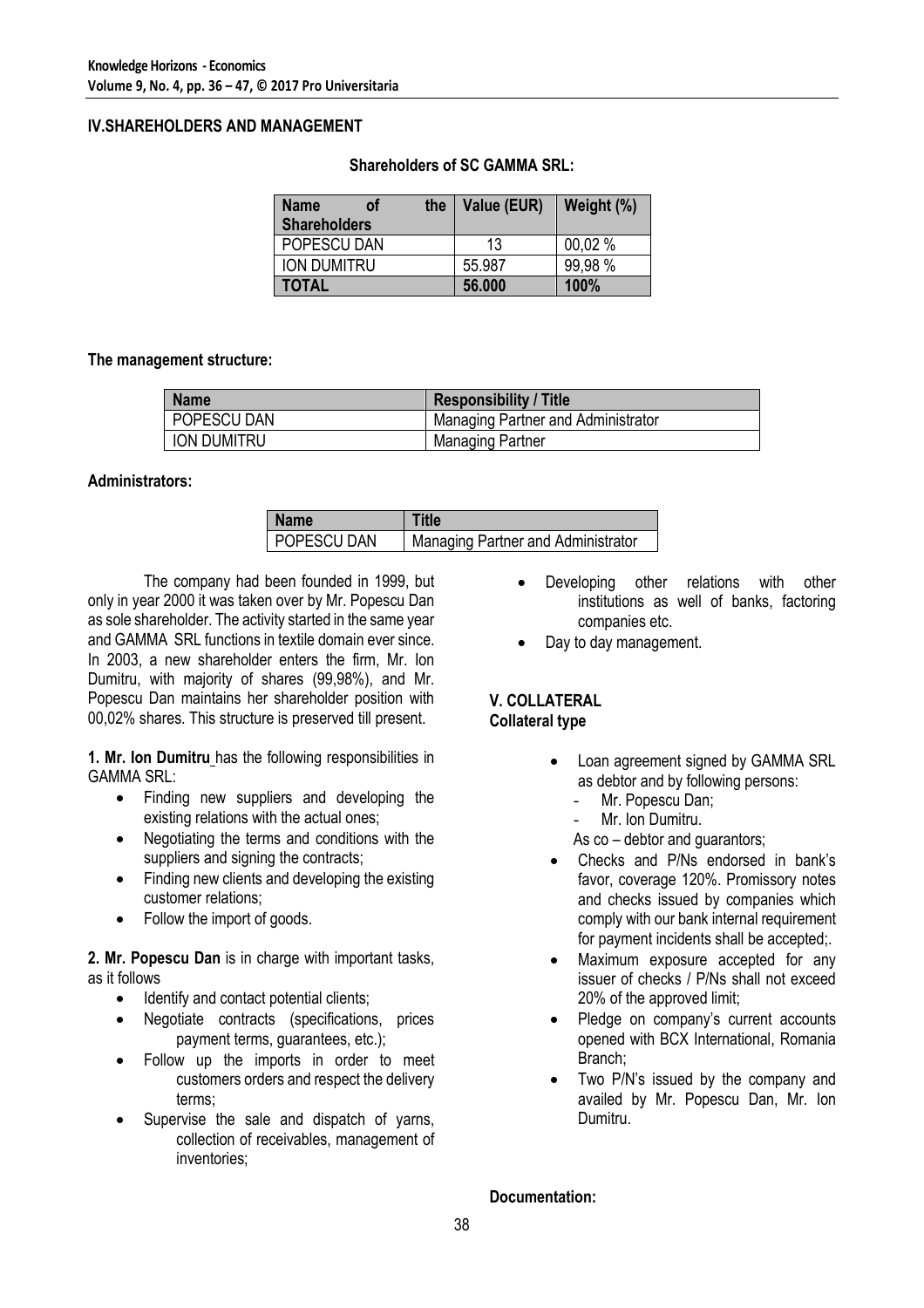**-** The company shall route through our Bank a weight of the monthly equal with EUR

- **-** Credit Agreement (General Conditions and Special Conditions to Credit Contract), signed by the company as the main debtor and by Mr. Popescu Dan, Mr. Ion Dumitru as co-debtors;
- **-** Pledge on current accounts contracts shall be signed by the company for the accounts opened with our bank
- **-** Checks and P/N's will be presented together with the list of the related invoices.

# **Convening:**

Proposed Limit Structure

| Limit Definition                                                                                                                                                                                                                     | Limit Amount<br>(USD) | Max. Tenor |
|--------------------------------------------------------------------------------------------------------------------------------------------------------------------------------------------------------------------------------------|-----------------------|------------|
| (A) Credit Risk Category 10 - Non Trade Related<br><b>Transaction</b><br>Category: W/C FCY / LCY<br>Package: WC Cash FCY / LCY - Line of credit revolving<br>Product: WC Loan Rotate FCY/ LCY - INTERIM TENOR<br>Max. tenor: 3 month | 130.000               | 3 month    |
| <b>Total Unsecured Limit</b>                                                                                                                                                                                                         | USD 130.000           |            |

Under the proposed limit we are going to finance working capital requirements of the customer, such as:

payments to suppliers, payments of utilities, payments of VAT related to imports, payments to state budget, payments of salaries, leasing payments

### **Pricing Conditions (USD):**

| <b>Interest Rate</b>       | LIBOR $(1M) + 4\%$ p.a. payable monthly | (tenor 3 months) |
|----------------------------|-----------------------------------------|------------------|
| <b>Granting Commission</b> | 1% p.a. flat at granting                | (tenor 3 months) |
| <b>FX Commission</b>       | 1% p.a.                                 | (tenor 3 months) |
| All in return              | LIBOR $(1M) + 6%$ p.a                   |                  |
|                            |                                         |                  |
| <b>RON</b>                 |                                         |                  |
| <b>Interest Rate</b>       | BUBOR (1M) + 4% p.a. payable monthly    | (tenor 3 months) |
|                            |                                         |                  |
| <b>Granting Commission</b> | 1% p.a. payable quarterly               | (tenor 3 months) |
| All in return              | BUBOR (1M) + 5%p.a.                     |                  |

Most part of the utilizations shall be in USD but the company may also have RON utilizations in case of VAT and other LCY payments.

### *DEROGATIONS FROM SME'S PROCEDURES:*

*- limit validity, one year instead of 6 month;*

*- accept maximum exposure per each assigned debtors on Annex 1, instead of 10 %, based on good business with the customer and recommendation from the company;*

*-accept the pricing proposal A/M instead of standard Libor/Bubor 6 M + 5 %.*

*-although some of the assigned debtors have overdue debts to state we have to take into account the fact that the debts are small when comparing with 2006 T/O (less than 5%) and debts compensation procedure was initiated;*

BCX International will enter into financing when we will have the proof of the goods delivered, such as checks and P/Ns. Risks assumed are: repayment risk related to GAMMA SRL clients, Balance Sheet repayment risk, FX risk.

*Repayment Risk:* For all of the utilizations, the source of the repayment is known before the financing is utilized. At this stage the repayment ability of the

**MIGRATION**

50.000.

We propose to grant a working capital loan to GAMMA SRL in amount of USD 130,000 under the following limit structure: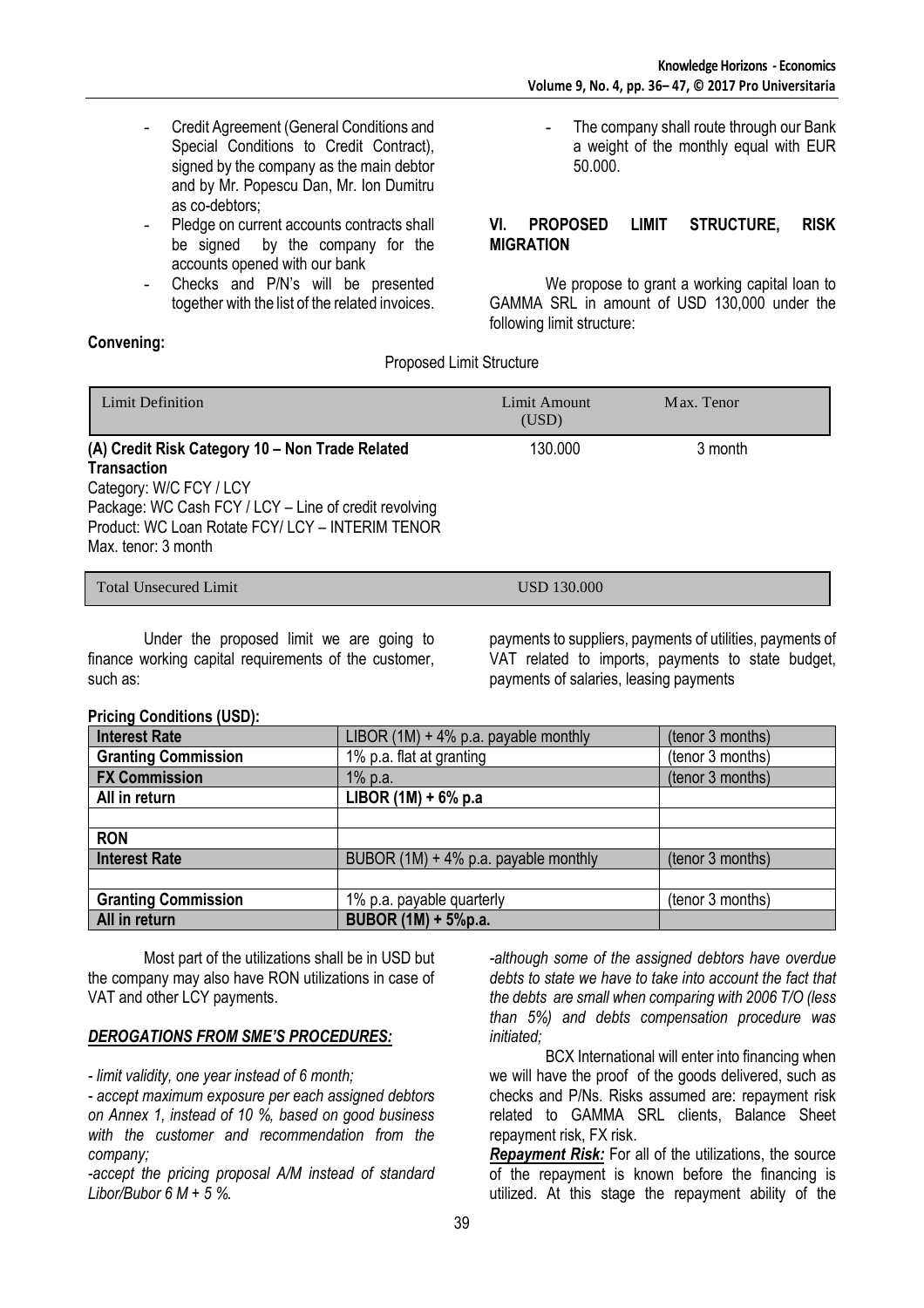GAMMA SRL customers becomes important, as the risk will be primarily repaid by them on or before the maturity of the subject utilization.

# **Risk mitigates:**

 **Traditional and good quality customer relationship as** the issuers of checks and P/Ns shall comply with eligibility conditions mentioned in Collateral Chapter in order to minimize the potential default risk. GAMMA SRL started its activity in January 2000. During this time the shareholders created and developed a valuable customer database, and they kept the collaboration only with the ones that showed trust and professionalism.

*Balance Sheet Repayment Risk:* As a secondary source of repayment, the bank is also relying on the balance sheet repayment risk of our customer.

# **Risk mitigates:**

- **Balance Sheet strength** is further examined under Financial Analysis chapter. Thus, the analysis regarding the risks inherent to the Balance Sheet Repayment shall be presented in that later chapter. However we would like to mention that the key financial indicators of GAMMA SRL look very well.
- **Managing Partners with significant experience and dedication for this business-** as mentioned under Chapter III Shareholders and Management, the two managing partners, gained valuable knowledge about the domestic textile market, during a 8 year period of managing this company. That helped them in growing a healthy business under GAMMA SRL name.
- **Solid and trustworthy supplier relations –** due to shareholders experience GAMMA SRL has a very good relation with its main suppliers.:
	- **-** The company is the distributor in Romania for, established in 1976, one of the oldest and largest supplier of yarn, weaving, and knitting

plants (fabric in Crete) and a curtains (fabric in Piraeus) in the Greek market as well as on international market. The company started producing and commercializing polyester yarns starting with year 1989.

- **-** For Yars and Textures they also collaborate with YARNTEX International, POLIESTER FABRIC.
- **-** In order to extend the range of products offered, starting with 2006, the company began to collaborate with curtains and draperies suppliers. Based on Mr. Adam's good knowledge of the Greek textile industry and good personal relations with many companies in Greece, GAMMA SRL entered commercial relations also with Greek fabrics, such as: ADONYS GAMMA, Dogan Textil, and Karma.

**Low FX Risk:** The company imports the goods from Greece and is selling exclusively on domestic market. Therefore GAMMA SRL is bearing FX risk for a period of time between import and collection. **Risk mitigates:**

# • Risk is mitigated by the margins applied (min 5%)

when establishing the selling prices for 60 days (longest) deferred payment. Additionally, our mitigates is the coverage of the outstanding risk with pledged receivables of min. 120%.

**No Logistic or Production Performance risk is assumed** as the bank will finance the company only based on performed receivables.

# **VII. BANK RELATIONS**

According to Banking Risk Central ("CRB") and the information provided by the company's representatives, the exposures towards banks as of July 2010 of GAMMA SRL were as follows:

|              | <b>Credit</b>                             | Max Tenor/                 |            | <b>Max limit</b> | <b>Balance July 08 (EUR)</b> |         |          |                                                                                                   |
|--------------|-------------------------------------------|----------------------------|------------|------------------|------------------------------|---------|----------|---------------------------------------------------------------------------------------------------|
| <b>Bank</b>  | Purpose/<br><b>Type</b>                   | <b>Maturity</b>            | <b>CCY</b> | (EUR)            | <b>Total</b>                 | <1 year | > 1 year | <b>Collateral</b>                                                                                 |
|              | Working<br>Capital/<br><b>Credit Line</b> | 1,5 years $/$<br>Dec. 2008 | <b>RON</b> | 72,826           | 71,891                       | 71,891  |          | Mortgage on apartments<br>130 sm, Com Domnesti,<br>Ilfov, blank PNs, pledge<br>accounts           |
| <b>BCR</b>   | <b>OLYMPUS</b>                            | 5 years /<br>Dec. 2010     | <b>USD</b> | 109,444          | 109,444                      | 109,444 |          | land,<br>Mortgage<br>on<br>Comuna<br>Domnesti,<br>Judetul Ilfov, blank PNs,<br>pledge on accounts |
|              | Investment<br>not credit                  | 15 years/<br>Apr. 2023     | <b>EUR</b> | 300,000          | 300,000                      | 17,600  | 282,400  | Mortgage on land and<br>building, P+1, sector 4,<br>Bucharest, blank PNs,<br>pledge on accounts   |
| <b>Total</b> |                                           |                            |            | 482,270          | 481,334                      | 198,934 | 282,400  |                                                                                                   |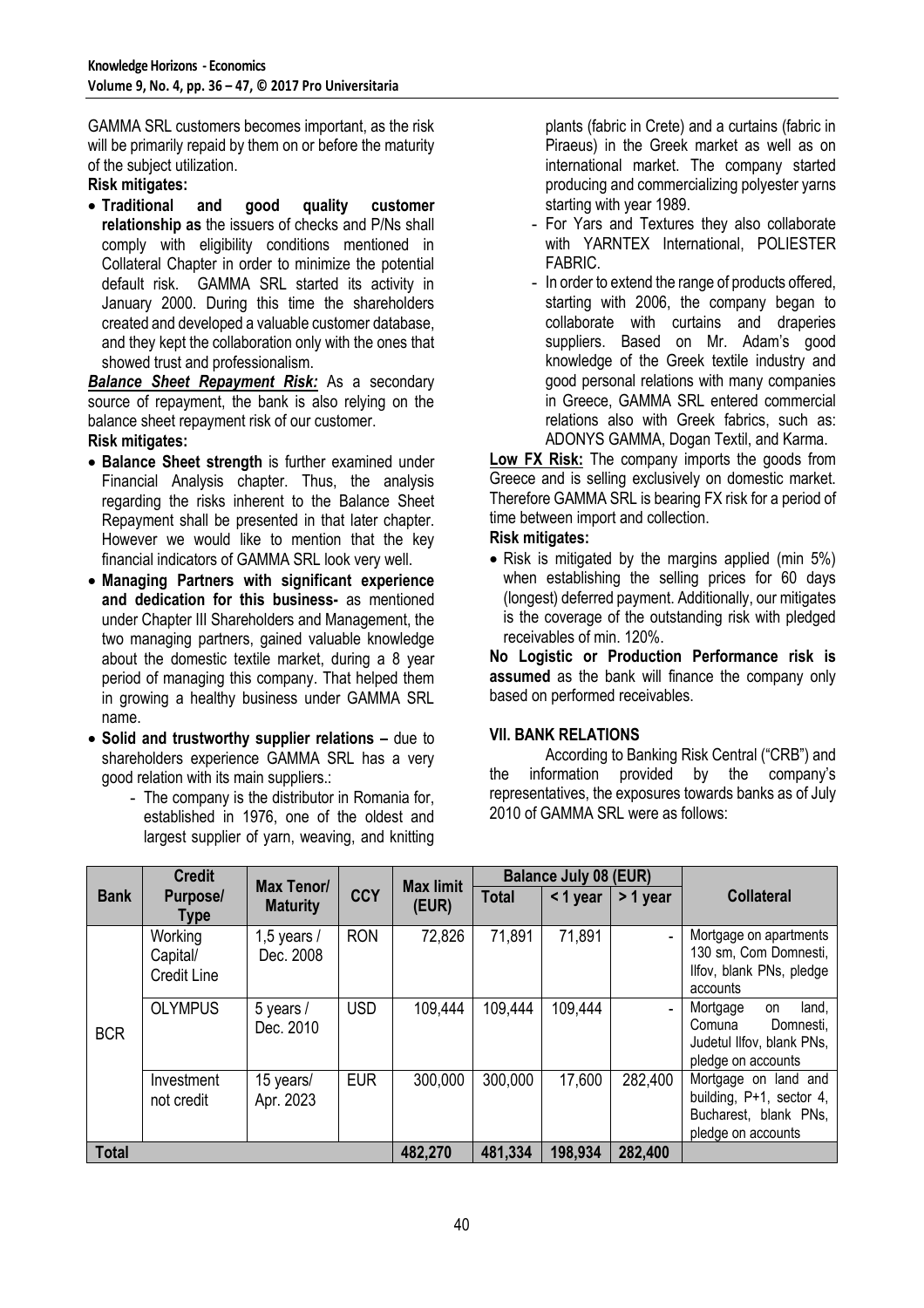**Note**: The EUR amounts as of Jul 2010 have been converted in the RON amounts as per CRB reporting to EUR using the FX rates valid end of July 2010 : 1 EUR = 3.5366 RON; 1 USD = 2.2644 RON

|         | <b>Object</b><br><b>Leasing Company</b><br><b>Financed</b> |                  | <b>Max maturity</b> |        | Outstanding as of | 09<br>May |
|---------|------------------------------------------------------------|------------------|---------------------|--------|-------------------|-----------|
|         |                                                            |                  |                     | Total  | $<$ 1 year        | > 1 year  |
| Porsche | Leasing                                                    | Audi A6          | Sep-09              | 21,417 | 4,709             | 16,709    |
| Romania |                                                            |                  |                     |        |                   |           |
| Porsche | Leasing                                                    | <b>VW Touran</b> | Feb-12              | 12.814 | 6,407             | 6,407     |
| Romania |                                                            |                  |                     |        |                   |           |
| Total   |                                                            |                  |                     | 34,231 | 11,116            | 23,116    |

GAMMA also concluded leasing contracts with **Porsche Leasing Romania**, as follows:

GAMMA SRL was only one time registered in CRB in January 2004 with a delay of less then 7 days for a credit payment, as of April 2010 inquiry. This registration happened due to a misunderstanding between the bank and the representatives of the company concerning a foreign exchange, sent by GAMMA SRL but not received by the bank.

Also, the company is registered with 6 payment incidents in the period between 22.10.2002 and 15.04.2003 in the Central of Payments Incidents ("CIP") to date. The company haven't had any recordings in CIP after the a/m period.

The a/m incidents were caused by a chain reaction produced by the delay of payment from a customer, for the delivered merchandised. The payments of the company were connected to the receivables, and such a delay, disturbed for a short period their cash flow.

As of June 2010 the company is not registered with any overdue debts to the state/other budget, as per the official list published on the Ministry of Finance site.

# **VIII. OPERATIONS**

At the beginning the company imported from Greece only polyester and cotton yarns which were sold on domestic market. It was only in 2005 when they have decided to commercialize also curtains and draperies. All goods are imported from Greece as the basis of firm orders received from GAMMA SRL's customers. The transport cost of the merchandise is on behalf of the company and their movement from Greece to Romania is done in two weeks.

From the moment, the activity of GAMMA SRL is performed in one **headquarter and a working point,**  as follows:

 **Head Office address**: Dimitrie Gusti Street nr 13, sector 2, Bucharest, which is the property of the company.

 **Working point address**: Com. Domnesti, jud. Ilfov, also the property of GAMMA SRL.

**The imports** of the goods are made by trucks, owned by third party transporters. The transport formalities are being organized and paid by the company. The payment term, with company's three main suppliers, is 60 days after CMR date, on open account basis up to a certain credit limit. This limit is 150,000 USD.

Consequently , having such liquid collateral, the supplier OLYMPUS agrees to have longer periods of payment for the merchandise provided to GAMMA SRL.

|                                   |         |                    |                        | <b>Purchases Jan-May</b><br>2008               |
|-----------------------------------|---------|--------------------|------------------------|------------------------------------------------|
| <b>External</b><br>suppliers      | Country | Goods<br>supplied  | <b>Amount</b><br>(EUR) | $%$ in<br>Total<br>suppliers<br>volume<br>2008 |
| <b>OLYMPUS</b>                    |         | Polyester<br>varns | 74.708                 | 19%                                            |
| <b>POLYESTER</b><br><b>FABRIC</b> |         | Texture            | 97.027                 | 25%                                            |
| <b>ADONYS</b><br><b>GREECE</b>    | Greece  | Curtains           | 207.609                | 53%                                            |
| <b>DOGAN</b><br><b>TEXTIL</b>     |         | Curtains           | 5.022                  | 1%                                             |
| <b>TOTAL</b>                      |         |                    | 384,365                | 99%                                            |

**In case of distribution to Romania**, the goods are mainly taken by the customers directly from the custom warehouse after the import formalities are completed. When quantities are smaller, goods are delivered by third party transportation companies to the end-buyers and the extra transportation cost is supported by the end-buyers.

We have attached a list of **constant clients** of the company: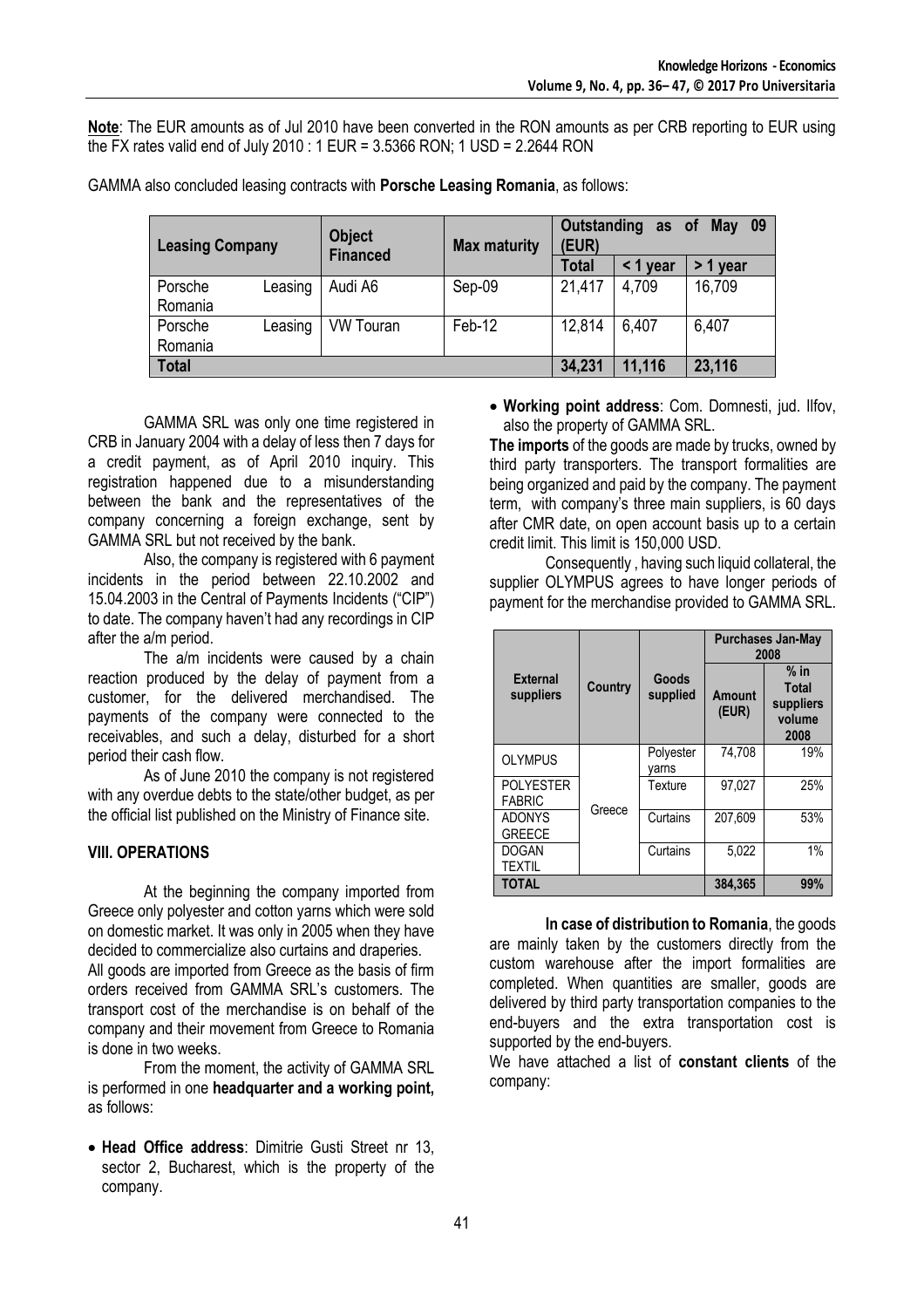| <b>Domestic Clients</b> | Sales Jan-May 2008  |                  |
|-------------------------|---------------------|------------------|
|                         | <b>Amount (EUR)</b> | % in Total Sales |
| <b>MARATEX SRL</b>      | 91,339              | 23%              |
| <b>MATEX SA</b>         | 32,131              | 8%               |
| PRODEXIM COM SRL        | 110,814             | 27%              |
| <b>CATY SRL</b>         | 32,610              | 8%               |
| NIL INDUSTRIAL SRL      | 33,911              | 8%               |
| SIRETUL SA              | 43,428              | 11%              |
| <b>LEONARD SRL</b>      | 13,337              | 3%               |
| <b>JUSTINNE SRL</b>     | 46,265              | 11%              |
| <b>TOTAL</b>            | 403,834             | 100%             |

The **receivables** from customers are collected as follows:

- checks on max 60 days deferred basis 90%
- checks and promissory notes on max. 30 days deferred basis- 10%

The main **product**s distributed on the domestic market are: texture, polyester yarns, cotton yarns, curtains and draperies.

Sales Structure depending on **main products distributed**:

| <b>Product</b>             | <b>Supplier</b>             | Value EUR Jan-May 2007 |
|----------------------------|-----------------------------|------------------------|
| Гexture                    | POLYESTER FABRIC            | 669<br>101             |
| Polyester and cotton yarns | <b>OLYMPUS</b>              | 78,282                 |
| Curtains and draperies     | ADONYS GREECE/ DOGAN TEXTIL | 222,804                |
| Total                      |                             | 402,775                |

### **Targets by the end of 2010**

As of June 2010 the company reached a net profit of app EUR 15,000 and a turnover of app EUR 472,000. The estimations for EOY are turnover of app EUR 1,000,000 and net profit of app EUR 50,000 . The estimation is based on the seasonality of textile market which increases the demands for yarn in the second part of the year.

As a future target GAMMA SRL plans to explore curtains and draperies market, approaching new customers, increasing the sales volume with the existing ones and establishing new collaborations with Greek suppliers.

# **FINANCIAL STATEMENT ANALYSIS**

The Financial Statements of the company herein presented are not audited and are prepared in accordance with Romanian Accounting Standards.

# **SHORT INCOME STATEMENT**

| (EUR 000s)                                       | <b>Dec. 08</b> | Dec. 09                 | <b>May. 10</b> |
|--------------------------------------------------|----------------|-------------------------|----------------|
| <b>Net Sales</b>                                 | 630            | 718                     | 404            |
| Costs of goods sold                              | 609            | 673                     | 376            |
| <b>Gross profit</b>                              | 20             | 45                      | 28             |
| Operating expenses                               | 38             | 38                      | 25             |
| <b>Operating Profit</b>                          | (18)           |                         | 3              |
| Financial Income                                 | $\overline{2}$ | 19                      | 21             |
| <b>Financial Expenses</b>                        | 32             | 21                      | 8              |
| <b>Operating profit after financial expenses</b> | (48)           | 4                       | 17             |
| Other income                                     | 84             |                         |                |
| Other expenses                                   | 69             | 3                       |                |
| <b>Profit before tax</b>                         | (33)           | $\overline{\mathbf{2}}$ | 16             |
| Corporate tax                                    |                |                         | 3              |
| Net profit / (loss)                              | (33)           | $\mathbf{v}$            | 13             |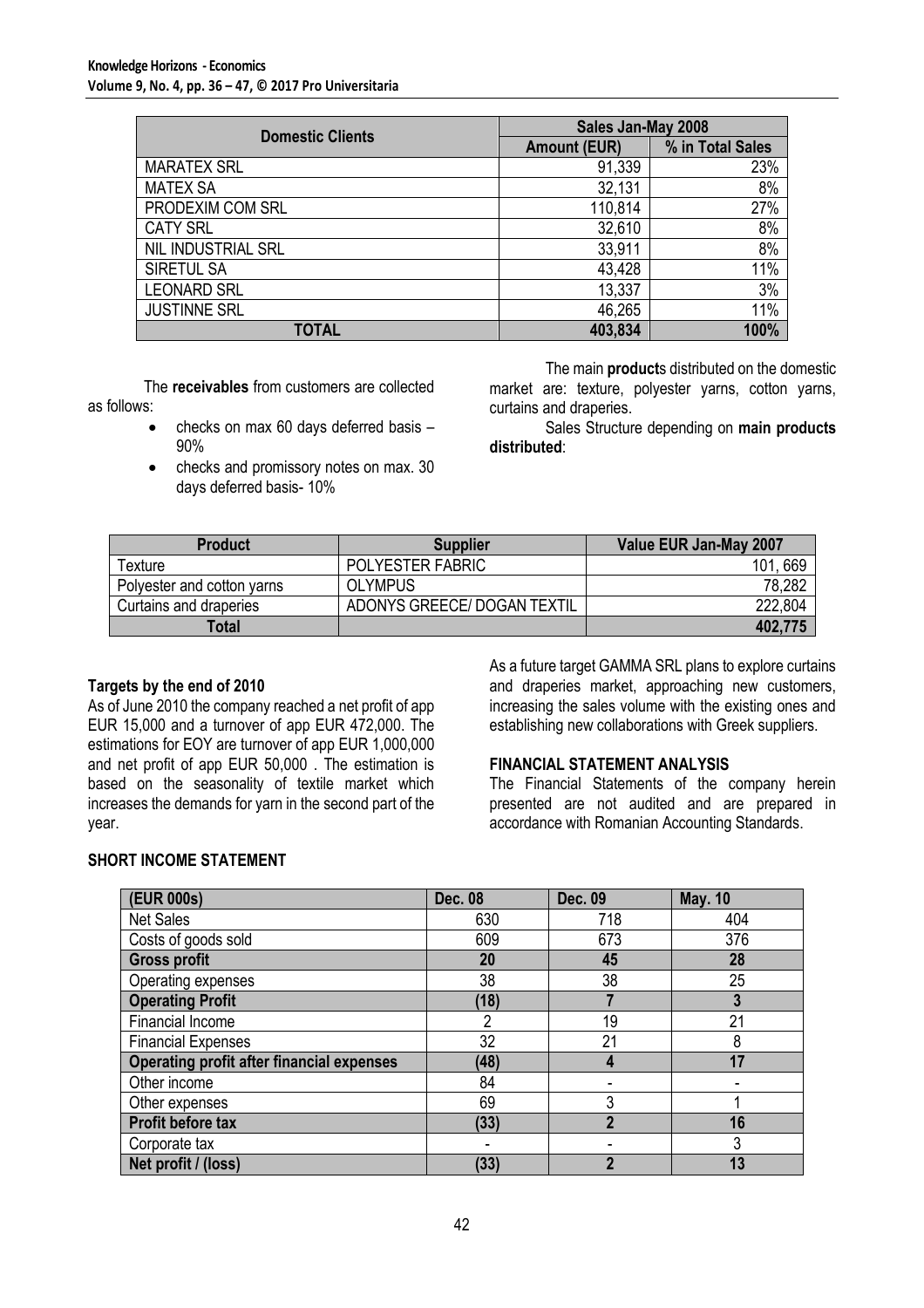| (EUR 000s)                          | <b>Dec</b><br>2008 | Dec<br>2009 | May<br>2010 | (EUR 000s)                                                        | Dec<br>2008 | <b>Dec</b><br>2009 | May<br>2010 |
|-------------------------------------|--------------------|-------------|-------------|-------------------------------------------------------------------|-------------|--------------------|-------------|
| Cash & Banks                        | 32                 | 14          | 50          |                                                                   |             |                    |             |
| Trade receivables                   | 191                | 223         | 84          | Trade payables                                                    | 358         | 407                | 325         |
| Inventory                           | 78                 | 59          | 60          | Current bank debts                                                | 145         | 165                | 83          |
| Other acc receivable                |                    |             |             | short<br>Other<br>term<br>payables                                |             | 6                  | 17          |
| Other current assets                | 167                | 243         | 282         | short<br>Other<br>term<br>$\overline{\phantom{0}}$<br>liabilities | 8           | 9                  | 11          |
| <b>Current Assests</b>              | 468                | 539         | 475         | <b>Current Liabilities</b>                                        | 511         | 587                | 436         |
| <b>Fixed assets</b>                 | 123                | 127         | 515         | Long term bank debts                                              |             |                    | 295         |
| Intangible assets                   |                    |             |             | Other<br>long<br>term<br>liabilities                              | 16          | 9                  | 126         |
| Other<br>non-current<br>assets      |                    |             |             |                                                                   |             |                    |             |
| <b>Total Non-</b><br>current Assets | 123                | 127         | 515         | <b>Total Non-</b><br>current Liabilities                          | 16          | 9                  | 421         |
|                                     |                    |             |             | Capital & Equity                                                  | 63          | 70                 | 133         |
| <b>Total Assets</b>                 | 591                | 666         | 991         | <b>Total Liabilities &amp;</b><br><b>Shareholders Equity</b>      | 591         | 666                | 991         |

### **SHORT BALANCE SHEET**

### **INCOME STATEMENT**

Textile SRL acts like a trader of textile productsimporter and distributor of textile products. Its Turnover is generated 100% in Total Sales by sale of goods purchased for resale, for the entire period revised. The turnover increased continuously over the period herein analyzed- increase by 14 % in EUR terms in 2009 versus 2008 and by 35% in EUR annualized terms as of May 2010 compared to Dec 2009. As per the company's disclosure, they expect an app 38% increase in RON terms in sales for the end of 2010 compared to 2009. In line with the company's business, the company's main

- costs included in COGS are: **Goods for resale** - consisting of fabrics, curtains, cotton and polyester yarns imported from Greece and distributed on the local market. In line with the sales increase, the cost of sales trade increased by 12% in
- 2009/2008 and by 35% as of May 2010 compared to Dec 2009. During the period revised , the cost of sales trade hold 88-90% in Total Sales . **Labor costs** –maintained to 4%-6% in Total Sales for
- the entire period. Labor Costs increased by app 23% in EUR terms as of May 2010 compared to Dec 09 while the number of employees remained at the same level, 8 employees during 2008-2010.

**Operating expenses** maintained to 5-6% for all the period revised. As of May 2010, operating expenses mainly consists of:

 **Transport of goods** – maintained to 8% of total operating expenses for the entire period analyzed,

except May 2010, when it holds 18% of operating expenses in RON terms.

- **Postage and telecommunication** decreased continually from 29% in RON terms as of Dec 2008 to 15% as of May 2010.
- **Bank commissions and similar charges** 43% as of May 2010, are the main weight in the operating expenses for the entire period revised.

Due to sales increase in 2009 compared to 2008, the company recovered in 2009 and overcome the operating loss registered in 2008 of app 3% in 2008 sales. Although operating profit increased by 62 % in EUR terms in 2009 compared to 2008 and y 17% as of May 2010 compared to Dec 2009, its weight in total sales remained at the same level, respectively 1% in Sales as of Dec 2009 and May 2010.

GAMMA SRL recorded a good performance in terms of net profit. Thus, the company recovered the net loss registered in 2008 (app EUR 33,000 -5% in sales) and increased its net profit in terms of volume and weight in sales for 2009 (app. 2,000 –less than 1% in Sales) and May 2010 (app EUR 13,000 -3% in sales).

The company's good evolution in terms of sales and profits as of May 2010 can be explained by the favorable demand for the company's products on the local market. According to the company's statements, its activity it's not affected by seasonality.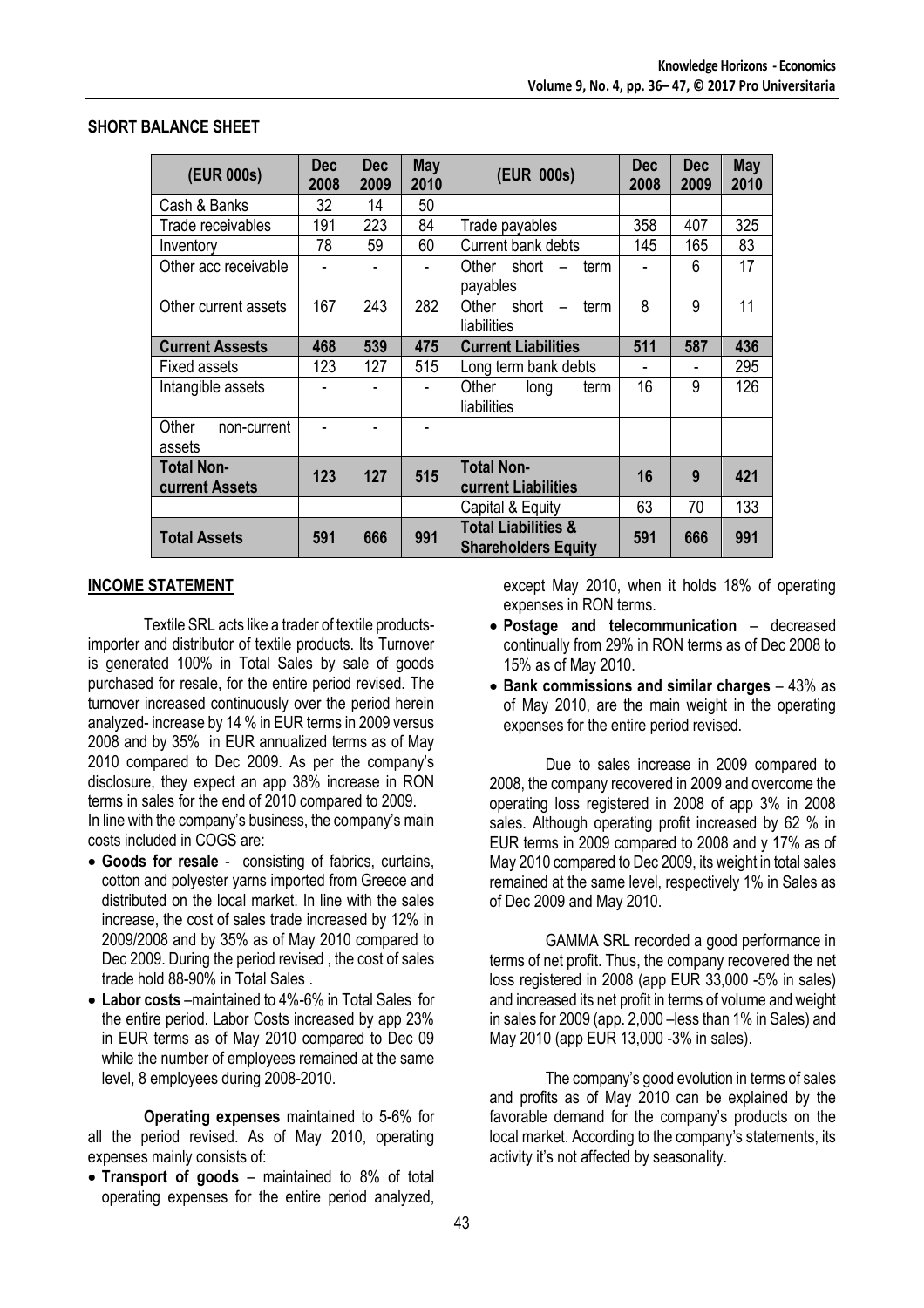### **BALANCE SHEET**

The most significant increase in BS size can be observed in May 2010 compared to Dec 2009, when Total Assets increased by 49% in EUR terms, due to the investments performed by the company in fixed assets. In 2009/2008 BS size increased only by 13% in EUR terms.

### **Main items of the Assets side of the Balance Sheet ("BS")**

Having in view the company' investments in fixed assets in 2010, Total Non-current Assets hold the main part in BS. Total Non- current Assets consist of fixed assets, increased their value app four times as of May 2010 compared to Dec 2008 and increase from 19 % in BS as of Dec 2008 to 52% in BS as of May 2010. For 2008 and 2009, the biggest weight in BS was held by the Current Assets, app 79-81% in Total Assets for both periods.

As of May 2010, **main fixed assets** of the company were as follows:

- **Land** (app EUR 313,000 32% in BS) hold the main weight in fixed assets. Its value increased considerably in 2010 compared to 2009 due to the investment done by the company in a 1,016 square meters land in April 2010.
- **Buildings** (app EUR 95000-10% in BS) almost doubled its value as of May 2010 compared to Dec 06 , due to an app EUR 45000 investment in Apr 2010

 **Vehicles** (app EUR 66000-7%) in Total Assetsmaintained to 6-7% for the periods analyzed and increased by 54% in EUR terms as of May 2010 compared to Dec 2009. The company owns two cars, used in the personal interest of the employees and is subject of leasing contracts.

**Total Current Assets** decreased in terms of weight in Total Assets, from 81% in BS in 2009 to 48% in BS as of May 2010, in line with the increase of Net Fixed Assets in Total Assets. Also, Current Assets decreased in terms of EUR by 12% as of May 2010 versus 2009 compared to increase of 15% registered in 2009/2008.

**Other Current Assets,** hold the biggest weight in Current Assets and increased continually in terms of volume during the period revised, reaching 28% in Total Assets as of May 2010. Other receivables consists of advances to shareholders (app EUR 282,000 as of May 2009). These amounts were granted on a short –term contract with the maturity in Dec 2010.

**Accounts receivables** decreased both in terms of volume and weight in BS as of May 2010 compared to 2009 and 2008, from 33% in 2009 to 8% as of May 2010.

According to the sales generated, main clients for 2008, 2009 and Jan 2010 have been:

|                      |                 | <b>Sales 2008</b>          | <b>Sales 2009</b>      |                            |                 | Sales May 2010             |  |
|----------------------|-----------------|----------------------------|------------------------|----------------------------|-----------------|----------------------------|--|
| <b>Client</b>        | Amount<br>(EUR) | % in Total<br><b>Sales</b> | <b>Amount</b><br>(EUR) | % in Total<br><b>Sales</b> | Amount<br>(EUR) | % in Total<br><b>Sales</b> |  |
| -Domestic clients    |                 |                            |                        |                            |                 |                            |  |
| <b>MARATEX SRL</b>   | 31,386          | 5%                         | 301,814                | 42%                        | 91,339          | 23%                        |  |
| <b>MATEX SA</b>      | 106,674         | 17%                        | 160,323                | 22%                        | 32,131          | 8%                         |  |
| PRODEXIM COM SRL     | 823             | 0%                         | 105,939                | 15%                        | 110,814         | 27%                        |  |
| <b>CATY SRL</b>      | 5,149           | $1\%$                      | 25,137                 | 4%                         | 32,610          | 8%                         |  |
| NIL INDUSTRIAL SRL   | 38,314          | 6%                         | 30,819                 | 4%                         | 33,911          | 8%                         |  |
| SIRETUL SA           | 132,169         | 21%                        | 63,340                 | 9%                         | 43,428          | 11%                        |  |
| <b>LEONARD SRL</b>   |                 |                            | 13,149                 | 2%                         | 13,337          | 3%                         |  |
| <b>JUSTINNE SRL</b>  | -               |                            | ۰                      |                            | 46,265          | 11%                        |  |
| LAURA SRL; IASI      | 65,844          | 10%                        | -                      |                            | ٠               |                            |  |
| <b>TRICOTAJE SRL</b> | 26,386          | 4%                         | ۰                      |                            | ۰               |                            |  |
| <b>TOTAL</b>         | 406,744         | 65%                        | 700,521                | 98%                        | 403,834         | 100%                       |  |

Main balances as of May 2010 were registered with the following clients :

| <b>Client</b>       | <b>Balance as of May 09 (EUR)</b> | % in Total clients balance May 09 |
|---------------------|-----------------------------------|-----------------------------------|
| <b>CATY SRL</b>     | 20,795                            | 25%                               |
| <b>JUSTINNE SRL</b> | 49,708                            | 59%                               |
| <b>MARATEX SRL</b>  | 13,356                            | 16%                               |
| <b>Total</b>        | 83,860                            | 100%                              |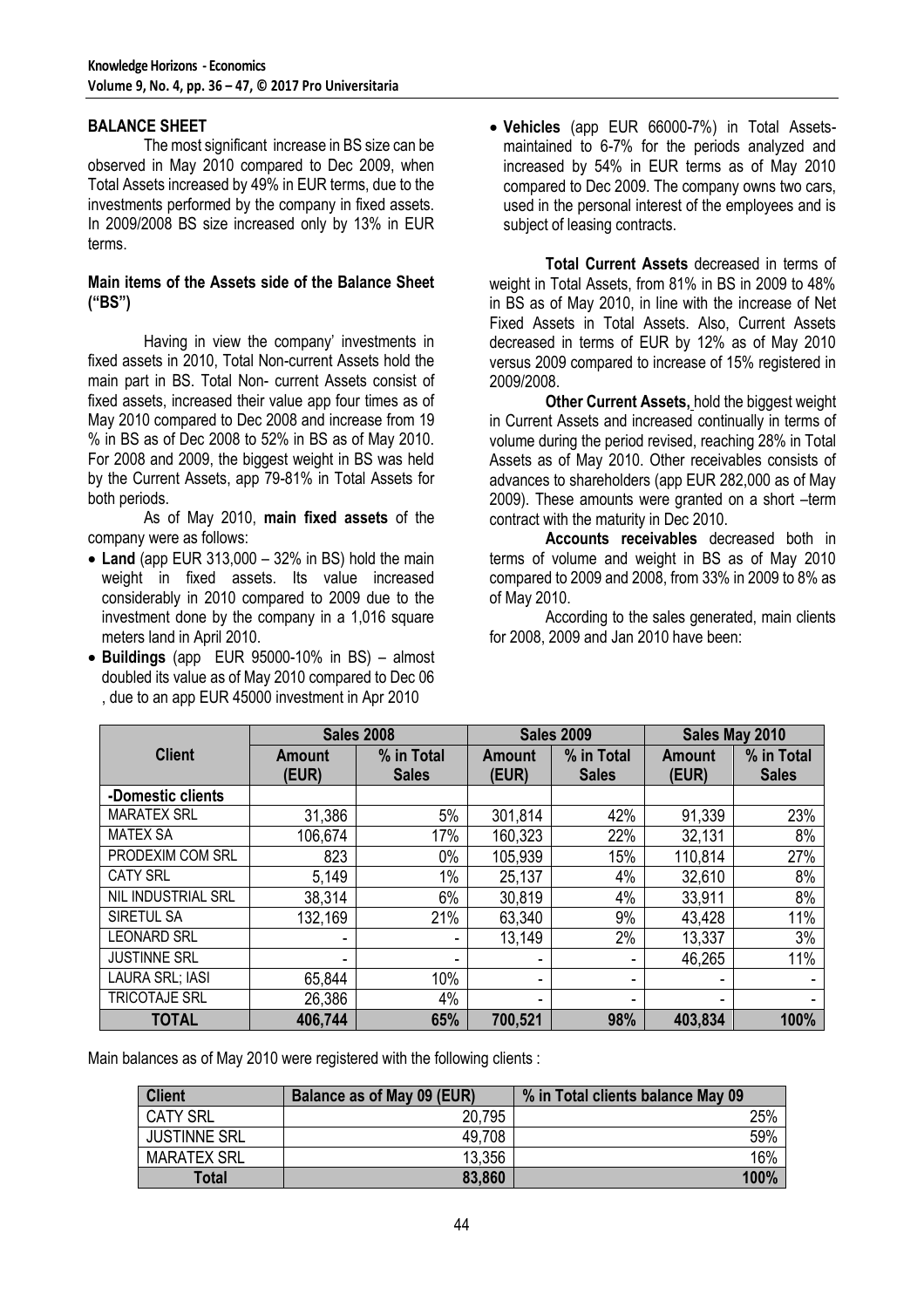The ageing breakdown of the outstanding client database as of May 2010 can be disclosed as follows:

| <b>Client</b>                | $30$ days | 30-60 days | $>60$ days |
|------------------------------|-----------|------------|------------|
| Amount (EUR)                 | -         | 83,860     | -          |
| % in Total suppliers balance | -         | 100%       |            |

According to the company's disclosure, the cash – in period is 30 days. As per our computations, the number of days of receivable decreased continually during the entire period revised, from 111 days as of Dec 2008 to 57 days as of May 2010, in line with the company's statements.

**Inventories** (6% in BS as of May 2010), consist of merchandise sold entirely on domestic market: polyester yarn, cotton yarn, curtains and fabrics. The stock is not insured and imports are made on firm orders from the clients.

The ageing breakdown of the outstanding inventories balances as of May 2010:

| Inventories                    | 30 days | <b>30-60 days</b> | 60-90 days | 90-180 days | $>180$ days |
|--------------------------------|---------|-------------------|------------|-------------|-------------|
| Amount (EUR)                   |         |                   | -          | 59,718      |             |
| % in Total inventories balance |         |                   | -          | 100%        |             |

As our the company's statement, the stocking period is between 90-180 days. As per our computation, the average number of days of inventories decreased from 47 days in 2008 to only 23 days as of May 2010. **Main items of the Liabilities side of the Balance Sheet ("BS")**

Accounts payable represent 33% of Total BS as of May 2010, decreasing from 61% in BS in 2008 and 2009.

According to the volume of the purchases, major suppliers for 2008, 2009 and Jan – May 2010 have been:

|                                |         |                   | <b>Purchases 2008</b> |                                           | Purchases 2009         |                                           | <b>Purchases Jan-May</b><br>2010 |                                           |
|--------------------------------|---------|-------------------|-----------------------|-------------------------------------------|------------------------|-------------------------------------------|----------------------------------|-------------------------------------------|
| <b>External</b><br>suppliers   | Country | Goods<br>supplied | Amount<br>(EUR)       | % in Total<br>suppliers<br>volume<br>2008 | <b>Amount</b><br>(EUR) | % in Total<br>suppliers<br>volume<br>2009 | <b>Amount</b><br>(EUR)           | % in Total<br>suppliers<br>volume<br>2010 |
| <b>OLYMPUS</b>                 | Greece  | Polyester yarn    | 386,074               | 64%                                       | 315,325                | 49%                                       | 74,708                           | 19%                                       |
| <b>YARNTEX</b>                 |         | Cotton yarn       | 140,763               | 23%                                       |                        | -                                         |                                  |                                           |
| <b>KARMA</b>                   |         | Curtains          | 22,411                | 4%                                        |                        |                                           |                                  |                                           |
| <b>POLYESTER</b><br><b>FBR</b> |         | Fabrics           | 30,835                | 5%                                        | 177,312                | 27%                                       | 97,027                           | 25%                                       |
| <b>ADONYS TEXTIL</b>           |         | Curtains          |                       | $\blacksquare$                            | 93,610                 | 14%                                       | 207,609                          | 53%                                       |
| <b>DOGAN TEXTIL</b>            |         | Curtains          |                       | ۰                                         | 354                    | $0\%$                                     | 5,022                            | 1%                                        |
| <b>Total</b>                   |         | 580,084           | 95%                   | 586,601                                   | 91%                    | 384,365                                   | 99%                              |                                           |

The suppliers are paid 100% in USD currency through PO and L/Cs. As per the company's disclosures, for most of the suppliers the average payment terms are app 60 days, but OLYMPUS (95% in the supplier balance account as of May 2010) benefits from very favorable supplier credit. Thus, as per our computations, the number of days of payable is considerably higher than the average terms, reaching 145 days as of May 2010.

**Debts to shareholders** (10% in BS as of May 2010) consist of soundly creditors, namely contract loans between the company and the principal shareholder, Mr. Ion Dumitru. These loans amount app EUR 103,000 as of May 2010 and have the maturity between May –July

2010 but will be extended on long term period, and were used for the current activity.

**Bank debts** (app 37% in Total BS as of May 2010) are the main liabilities as of May 2010, increased during the period revised and were used for financing the company's fixed assets and working capital needs. Also the company has two leasing contracts. More updated information regarding bank exposures has already been presented in "Bank relations" Chapter.

**Shareholder's Equity balance increased year by year,** both in terms as value and weight – by 12% in EUR terms as of Dec 09 compared to Dec 08 and by 89% in EUR terms as of May 2010 compared to Dec 09. This is mainly due to re-evaluation reserves (increased app 7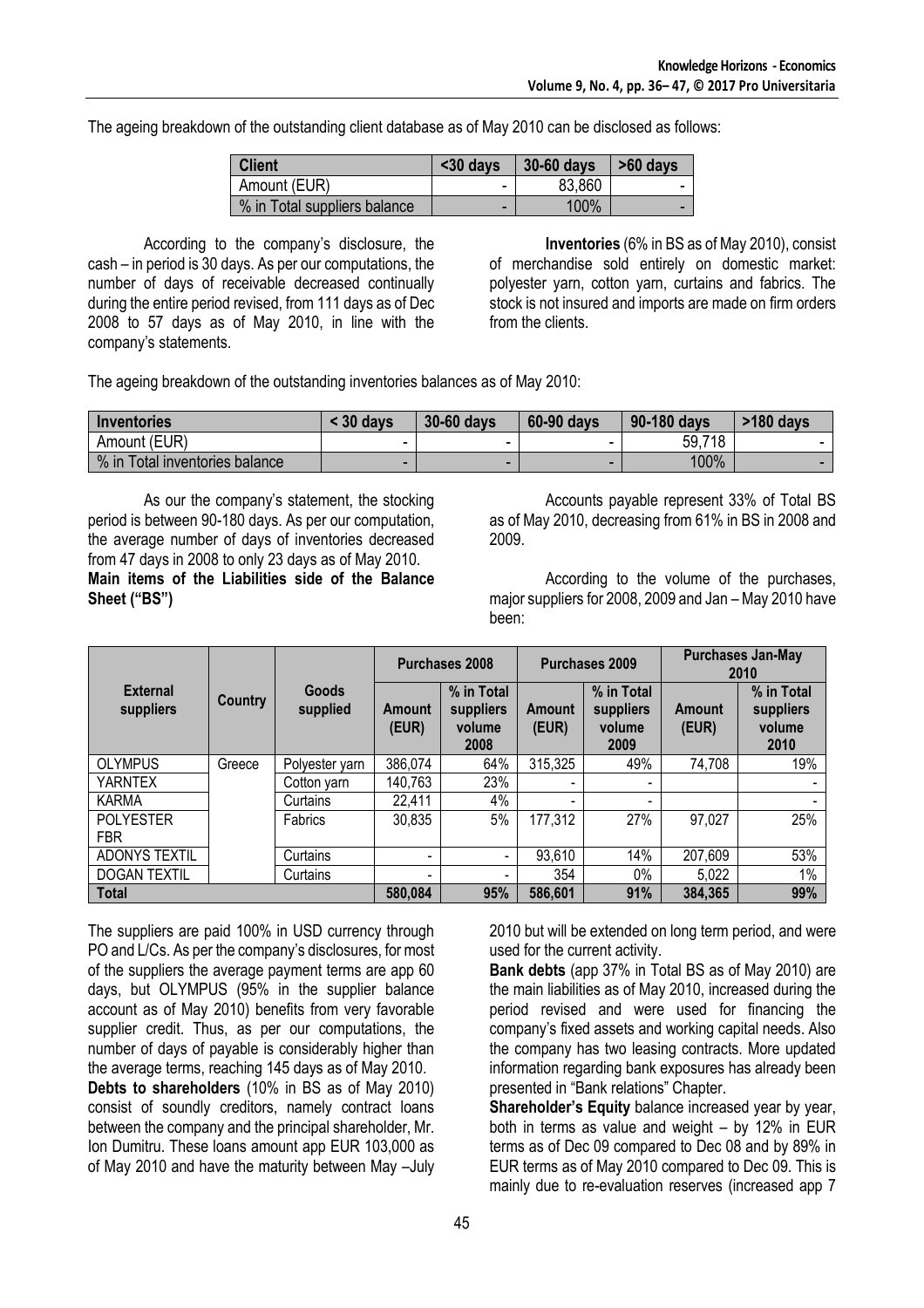times as of Jan – May 2010 compared to Dec-09) and to profit for the current year (increased by 6.5 times in EUR terms as of May 2010 versus 2009). Paid – in capital is app EUR 55,000 -6% in Total Assets as of May 2010. Shareholder's equity maintained to 11-13% in total BS for the entire period revised.

**FINANCIAL RATIOS –** All the below computed ratios are based on RON figures , except Growth Rates which are computed in EUR

| <b>RATIOS</b>                                  | <b>FORMULAS</b>            | <b>Dec</b><br>2008 | <b>Dec</b><br>2009 | <b>May</b><br>2010 |
|------------------------------------------------|----------------------------|--------------------|--------------------|--------------------|
| <b>LIQUIDITY</b>                               | No of days                 | 360                | 360                | 150                |
| <b>Current Ratio</b>                           | <b>CA/CL</b>               | 91,5%              | 91,9%              | 109.0%             |
| <b>Quick Ratio</b>                             | (CA-I)/CL                  | 76,2%              | 81,8%              | 95,3%              |
| <b>Cash Ratio</b>                              | <b>C/CL</b>                | 6,2%               | 2,4%               | 11,5%              |
| Number of days of receivables                  | Average AR*DAYS/SALES (A)  | 111                | 104                | 57                 |
| Number of days of inventory                    | Average I * DAYS/ COGS (B) | 47                 | 37                 | 23                 |
| Number of days of payable                      | Average AP* DAYS/ COGS (C) | 215                | 204                | 145                |
| Net Cash Cycle                                 | $A + B - C$                | $-57$              | $-64$              | $-65$              |
| Collection rate                                | (SALES-(A/R-               | 0,75               | 0,76               | 0,84               |
|                                                | VAT))/SALES*100            |                    |                    |                    |
| <b>ACIVITY</b>                                 |                            |                    |                    |                    |
| Receivables Turnover                           | SALES/AR                   | 3.3                | 3.4                | 4.9                |
| Inventories turnover                           | COGS/I                     | 7.7                | 11.9               | 6.4                |
| Current asset turnover                         | SALES/CA                   | 1.3                | 1.4                | 0.9                |
| Net working capital Turnover                   | SALES/(CA-CL)              | $-14.4$            | $-15,7$            | 10.6               |
| <b>OPERATING EFFICIENCY RATIOS</b>             |                            |                    |                    |                    |
| Tangible fixed assets turnover                 | SALES/FA                   | 5.1                | 5.9                | 0.8                |
| Total assets turnover                          | SALES/TA                   | 1.1                | 1.1                | 0.4                |
| Shareholders equity turnover                   | SALES/SE                   | 9.8                | 10.6               | 3.1                |
| <b>FINANCIAL LEVERAGE</b>                      |                            |                    |                    |                    |
| Total liabilities / total assets               | <b>TL/TA</b>               | 89.3%              | 89.4%              | 86.6%              |
| Bank loans / equity                            | <b>BL/SE</b>               | 1.87               | 2.34               | 2,75               |
| Interest coverage                              | EBIT/IE                    | $-0.8$             | 1.1                | 3.1                |
| Debt service ratio                             | <b>IE/EBIT</b>             | $-1.31$            | 0.9                | 0.32               |
| Solvency ratio                                 | SE/(SE+TL)                 | 10,7%              | 10.6%              | 13.4               |
| Total<br>shareholders<br>liabilities/          | TL/SE                      | 9.4                | 9.5                | 7.4                |
| equity                                         |                            |                    |                    |                    |
| <b>OPERATION PROFITABILITY</b>                 |                            |                    |                    |                    |
| Gross profit margin                            | (SALES-OGS)/SALES          | 3.2%               | 6.2%               | 7.0%               |
| Net profit margin                              | <b>NI/SALES</b>            | $-5.3%$            | 0.2%               | 3.2%               |
| Return on assets                               | NI/TA                      | $-5.5%$            | 0.3%               | 1.4%               |
| Return on equity                               | NI/SE                      | $-51.9%$           | 2.5%               | 10.1%              |
| <b>GROWTH RATES</b>                            |                            |                    |                    |                    |
| Growth<br>in<br>sales<br>gross<br>(annualized) |                            | n/a                | 14%                | 35%                |
| Net profit growth rate (annualized)            |                            | n/a                | 105%               | 1781%              |
| Total assets growth rate                       |                            | n/a                | 13%                | 49%                |
| Shareholders equity growth rate                |                            | n/a                | 12%                | 89%                |

The company's indebt ness is average; app 37% of total BS represents bank debts.

The company recorded significant growths in terms of sales and profit for all the period revised. Also total Assets and Shareholders Equity increased significantly.